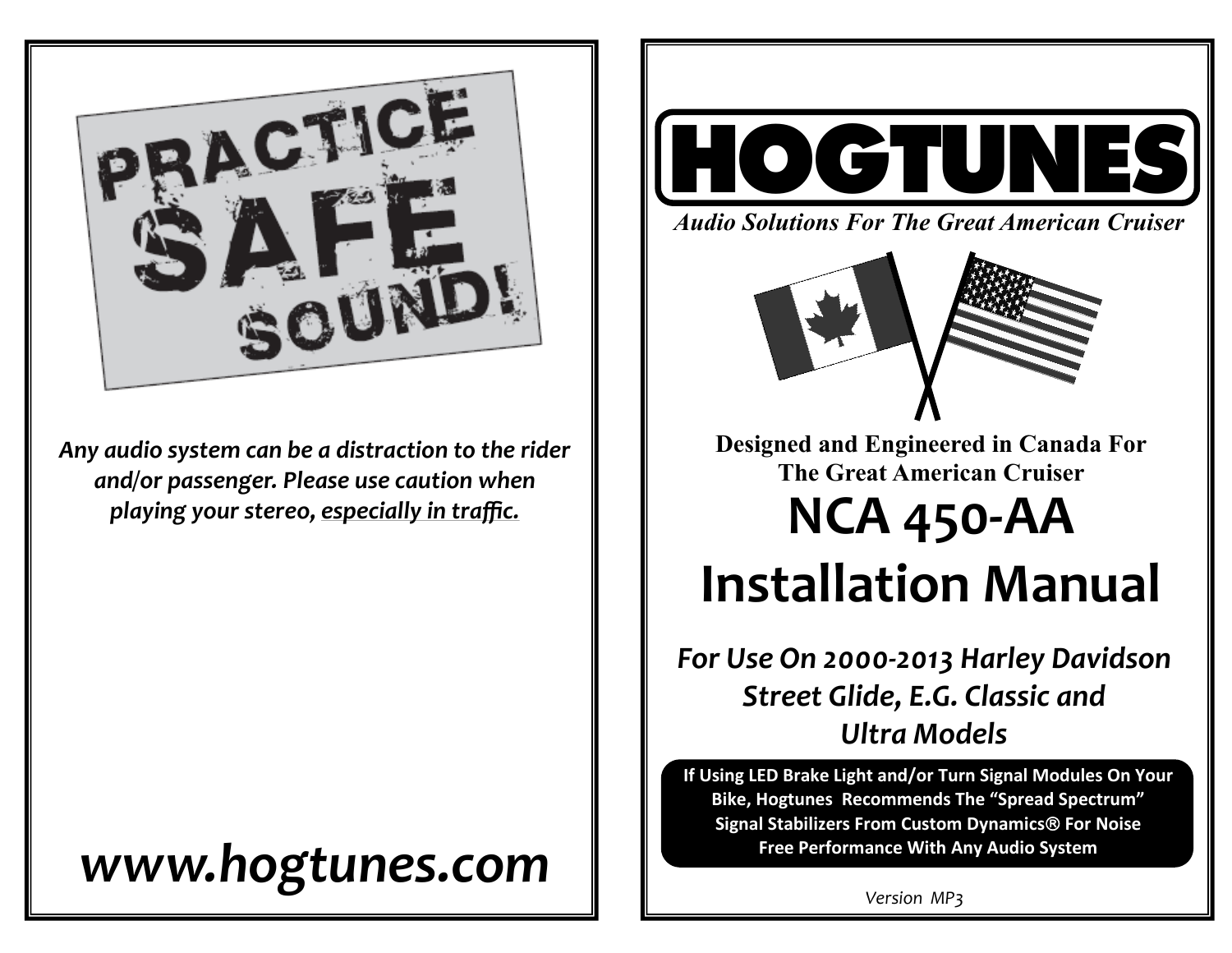**Thank-you for choosing the Hogtunes NCA 450-AA Amplifier. Since positive word of mouth is the best way to grow our business, we want your system to work as well as it should. If you have any questions or concerns, we are here to help. Email info@hogtunes.com, or call us during regular business hours (EST) at (705) 719-6361. Reading the manual before starting will make things pretty easy and help you configure the amp correctly for your system. If you need extra help, please consider a professional installation by your local motorcycle dealer.** 

 *IMPORTANT NOTES: The NCA 450-AA makes its best power when powering 2 Ohm speakers. This amplifier is made to work on 2000-2013 bikes only!* 

*This amp features a "low level" input which allows the amp to run using a MP3 type device instead of a conventional radio and allows the amp to be used for custom applications. If your installing this amplifier in a bike with a conventional radio, please go to Step #1 below. If using for a custom application, please got to the "Low Level Instructions" section on Page 6*

**Step #1: Remove the seat, and both wires (+ and -) from the battery. (Negative being removed first is a good practice)**

**Step #2: Remove the outer fairing/headlamp assembly. Refer to a service manual if you need help with this. Note: A towel on the front fender can help prevent scratches or "dings" from dropped tools or fasteners etc.** 

**Step #3: Take the 2 wires off each front speaker by gently pulling one at a time. If Installing on an Ultra, remove each rear speaker grill by undoing the 4 screws on the front of the grills. Carefully lift up on each speaker and take the 2 wires off by pulling one at a time from the stock speaker. Put the rear grills, fasteners, and speakers aside.**

### **Step#5- Adjusting the "Fader/No Fader" switch on the amp:**

**On the side of the amplifier is a "Fader/No Fader" switch. This amplifier gets its music from the radio via the factory speaker wires. Street Glide, EG Classic, (and Standards with factory radio) have factory speaker wires for the front speakers only. Ultra Classics have an "active" fader control in the radio that allow the rider to control the volume levels between the front and rear speakers. If you have an Ultra and want the amp to run front and rear speakers, you will put the switch to the "Fader" position. This will also work if you have a "non-Ultra" and have added rear speakers, factory rear speaker harness and the fader function has been activated by the dealer. In all other cases, the switch will go to the "No Fader" position. This allows all channels of the amp to be driven equally with no fader. On a Non Ultra, where there is no fader function, this is perfect if your adding front speakers, and either speakers in fairing lowers, or speakers in the saddlebag lids.**

## **Technical Specifications:**

| <b>RMS Power at 2 Ohms:</b>           | 50 watts $x$ 4      |
|---------------------------------------|---------------------|
| If rated like other guys rate theirs: | $>100$ watts x 4 :) |
| Freq. Response:                       | 30hz-25khz          |
| Fuse at Amp:                          | 30 amp              |

## **Warranty Information:**

**IMPORTANT:** In the event of a warranty claim, please fill out the form in the *Warranty section of our website, or contact us by email, or by phone. Valid claims will have an Return Authorization Number (RA#) generated which MUST appear on the outside of the box when it arrives to our offices.* 

## *Goods Arriving Without an RA# will be refused!*

Please Record Your Amps Serial # Here

**Hogtunes Amplifiers are warranted for 3 years from original purchase date. Proof of purchase is required for all warranty claims. The warranty applies to the original retail customer, and is not transferable. Please contact Hogtunes for all warranty claims. Products found to be defective during the warranty period will be repaired or replaced (with a product deemed to be equivalent) at Hogtunes sole discretion. Hogtunes complete warranty policy is available on our website at www.hogtunes.com/ warranty.html**

### **What Is Not Covered:**

- **1) Any expense related to the removal or re-installation of Hogtunes products.**
- **2) Repairs to these products performed by anyone other than Hogtunes.**
- **3) Subsequent damage to any other components.**
- **4) Any product purchased from a non-authorized Hogtunes dealer.**
- **5) Damage to Hogtunes products due to an accident or collision.**
- **6) Hogtunes Amplifiers with broken or removed "warranty void" stickers.**
- **7) Damage due to water from custom installations.**

**Harley-Davidson, Electra Glide, Road Glide, Street Glide, Ultra Classic, Tri Glide CVO, Screamin Eagle and Tour-Pak® are Trademarks, and/or Registered Trademarks of Harley-Davidson, Inc., Milwaukee, Wisconsin, USA, and if Used or Implied are for Reference Only. There is No Affiliation Between Harley-Davidson, Inc., and Hogtunes Inc.**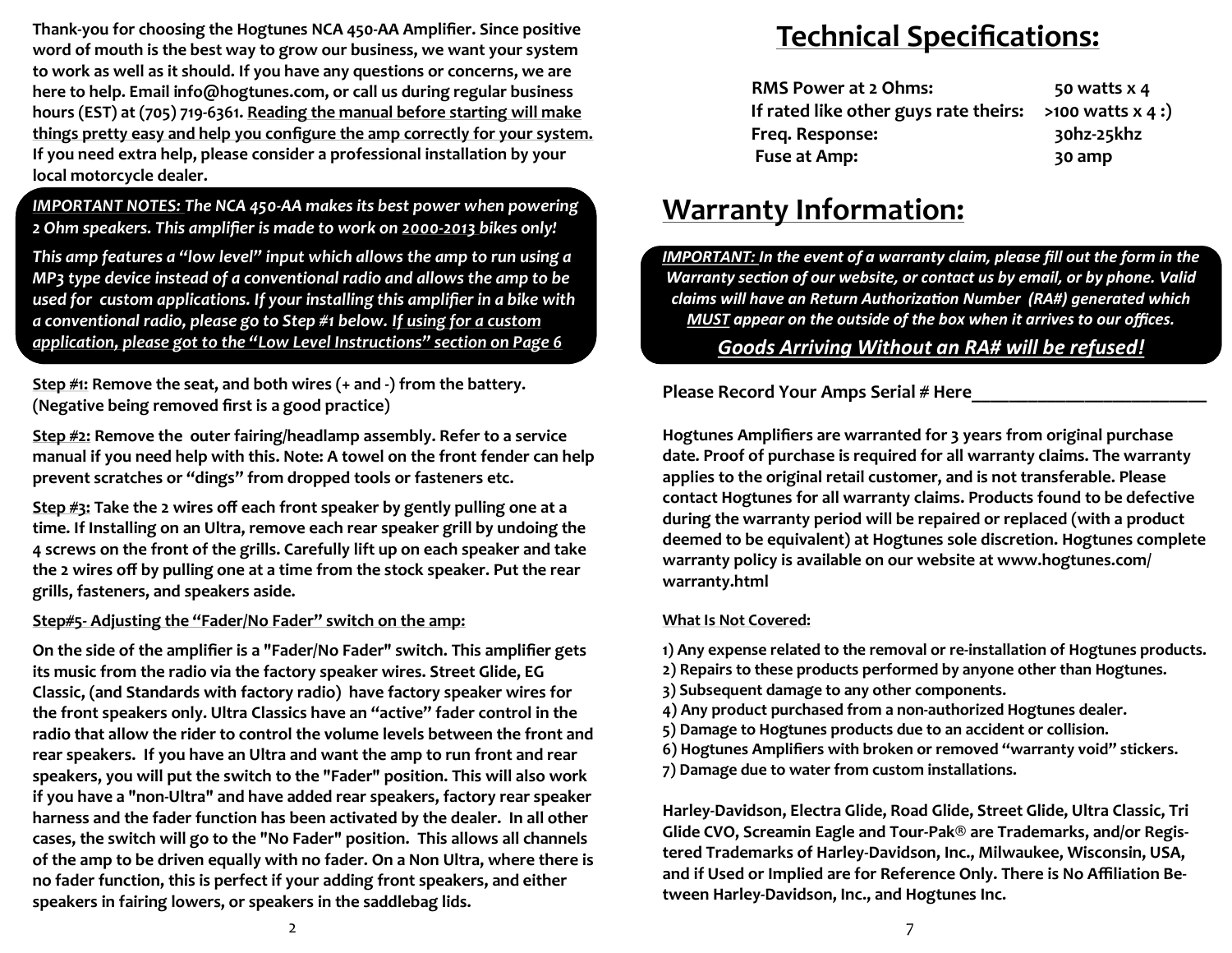**Attach the amps red wire to the positive (+) battery terminal, and the amps black wire to the negative (-) battery terminal. The factory battery wires are also reinstalled at this point. When attaching the power and ground wires, it is always a good practice to do the positive first. When the final of the 2 connectors touches the battery, some sparking is normal.** 

**Step#7: Turn the stereo on, and at low volume, test to make sure all speakers are working and the fader on the radio (if present) works. Note: Sound quality is best with the fairing mounted and secured on the bike. Re-install the seat making sure the amplifiers "+" and "-" connectors are positioned in such away so they will not bend or break when the riders weight is on the seat. This is the best time to take a few minutes to "clean up" the wiring, and secure using supplied zip-ties.** 

## *Before re-installing outer fairing, turn front wheel to each extreme side making sure any wiring is not impeding the steering of the motorcycle. Failure to do so can result in serious injury or death!*

**Adjusting the Bass and Treble: The way the system sounds sitting still or at a stop light will be RADICALLY different from how it sounds "at speed". Your able to use the radios controls to adjust the sound, but please do so carefully when riding.**

**Re-install the fairing and your system is now ready to enjoy!**

**Low Level Instructions. When this is used, we are assuming the amp is going in a custom install. Everything you need to know to "make" the amp work is in the manual, but the majority of info required is in this section.** 

**The low level input on the amp uses a standard 3.5mm jack and when used, the fader/no fader switch must go to "no fader". All 4 channels of the amp will play, and the 3 position switch on the side of the amp will allow volume adjustment to whatever speakers are plugged into the rear output of the amp.**

**When mounting, please give careful consideration for the amplifier to cool itself as this amp will shut itself off as a means to protect itself if overheated. Also pay careful attention to water or other elements the amp may see. WATER DAMAGE IS NOT COVERED BY WARRANTY!** 

**Power is Red and Ground is Black. The orange wire is remote turn on and requires a switched +12 volt from the bike to turn the amp on/off.**

**Music Input is via the 3.5mm jack. The Black plug with blue/black and brown/ black wires is typically used for front output. Blue/black is brake side (right) Brown/Black is clutch side (left) The BLACK WIRE IS THE POSITIVE. The amp comes with long wires and white plugs typically used for rears. If these will not work, you can locate the blue plug with white/black and red/black wires and use it. Red is brake side (right) and black is positive. When using the low level input, the bypass output on the amplifier will not work.**

**This will also be the position to choose if you are using this amp to run front speakers and lowers on an Ultra where a separate amp or radio power will drive the rears. In "No Fader" mode a 3 position switch on the side of the amp becomes active. This switch allows you to adjust the "balance" between the different speakers when no fader on the radio is present as a "set it and forget it" deal. The switch adjusts the speakers plugged into the rear channel output of the amplifier only.**

**Step#6: The power harness ends in a black plug with 1 larger (10awg) red wire, 1 larger (10awg) black wire, and 1 smaller orange wire. Locate this and plug it into the matching black "pigtail" on the amplifier. The input harness has a smaller black 8 pin plug with smaller gauge wire. Plug this into the black socket on the amplifier marked "hi level input". Locate the 4 pin black plug with black/brown, and black/blue wires. This will plug into the "front out" on the amp, which is a black socket.**

**A) If installing on an Ultra where the amp will power fronts and rears: Locate the long "rear speaker" harness with 8 black wires in it. One end has a white 8 pin connector that will go to the rear of the bike, the other end has two 4 pin connectors that will remain in the fairing. One of the 4 pin connectors on this long harness will plug into the empty 4 pin plug on the input harness. It will only go on one way. The other 4 pin plug on the rear harness will plug into the "rear out" which is a white socket. Remember to have the "Fader/No Fader" switch set to "Fader".**

**B) If installing on a EG Classic or Street Glide where the amp will power fronts and rears: Locate the long "rear speaker" harness with 8 black wires in it. One end has a white 8 pin connector that will go to the rear of the bike, the other end has two 4 pin connectors that will remain in the fairing. The 4 pin plug on the rear harness will plug into the "rear out" which is a white socket. The other white 4 pin plug is not used. Remember to have the "Fader/No Fader" switch set to "No Fader".**

**C) If installing on a EG Classic or Street Glide where the amp will power fairing speakers, and saddlebag lid or fairing lower glove box speakers: For Hogtunes lowers or saddlebag 6x9" lid speakers use the harness's that come in that kit. Plug the white plug on this harness into the rear out on the side of the amp. If adding rears locate the long "rear speaker" harness with 8 black wires in it. One end has a white 8 pin connector that will go to the rear of the bike, the other end has two 4 pin connectors that will remain in the fairing. One 4 pin plug on the rear harness will plug into the "bypass out" which is the blue socket. The other white 4 pin connector on the same end of this harness is not used. Remember to have the "Fader/No Fader" switch set to "No Fader". IMPORTANT In this configuration, the amp is powering 4 speakers and the radio is powering the rears.**